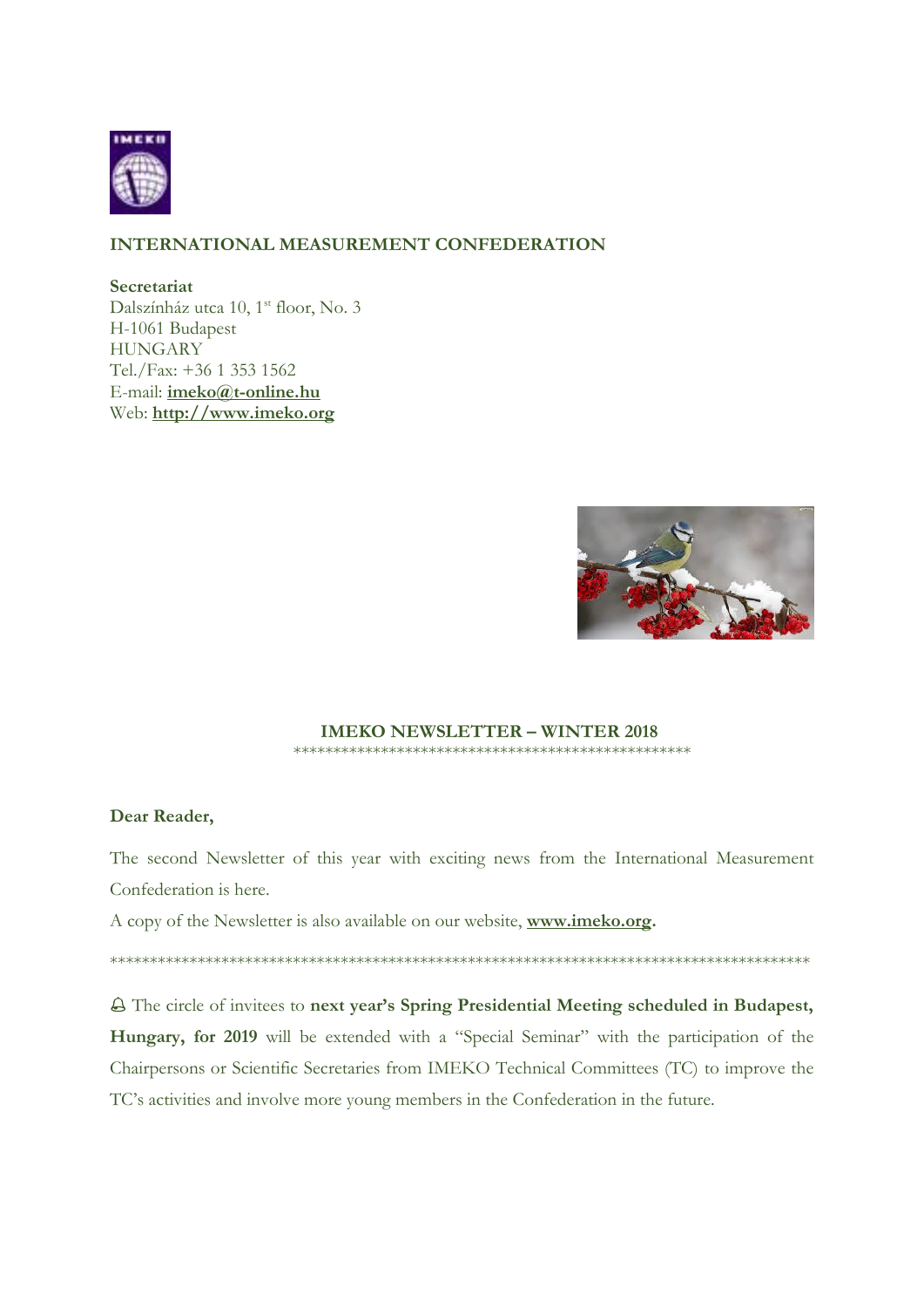**New IMEKO Officers** and Chairs of IMEKO Committees were elected/re-elected **for the next triennium (2019-2021): Prof Masatoshi Ishikawa, Japan – President Prof Ken Grattan, UK –Immediate Past President, Chair of the Advisory Board (AB) Prof Frank Haertig, Germany – President Elect, Chair of the Technical Board (TB) Mr Zoltán Zelenka, Hungary – Secretary General** (re-elected) **Prof Alexandru Salceanu, Romania – new Treasurer Dr Dirk Roeske, Germany – Information Officer** (re-elected) **Prof Shigeru Takayama, Japan – Vice President in charge of XXIII IMEKO WC Dr Yon-Kyu Park, Republic of Korea –Vice President for External Relations** (re-elected) **Prof Paolo Carbone, Italy – Vice President for Publications and Editor-in-Chief of "Measurement" Prof Prof Dušan Agrež, Slovenia – Editor-in-Chief of "Acta IMEKO" Prof Leo Van Biesen, Belgium – Chairperson of Credential and Membership Committee (CMC)** (re-elected)

**Prof Ron Summers, UK – Chairperson of Drafting Committee (DC)**

We wish all of them good health and a resounding success in their respective field of endeavour!

 **A state-of-the-art version of the Guide "How to organize IMEKO TC Events (Conferences, Symposia and Workshops)"**, which is very useful for the TCs and TC event organizers, was published on the website of IMEKO in August 2018:

**<http://www.imeko.org/index.php/organization/downloads>**.

 In conformity with the EU Privacy Law, **the General Data Protection Regulation (GDPR**), the guidelines for GDPR and the relevant document, **the Statement of Consent**, are published on the website of the Confederation:

**[http://www.imeko.org/index.php/organization/downloads.](http://www.imeko.org/index.php/organization/downloads)**

The declarations from the colleagues are simultaneously stored electronically and printed by the IMEKO Secretariat.

 Actions were taken by Elsevier Ltd. and IMEKO to meet the new EU GDPR law – **the relevant Data Protection Addendum to the previous Journal Sponsorship Agreement concluded in 2009 was signed in 2018** by the President.

 **The Statement of GDPR** for the e-journal of the Confederation, Acta IMEKO **[www.acta.imeko.org](http://www.acta.imeko.org/)** is also available.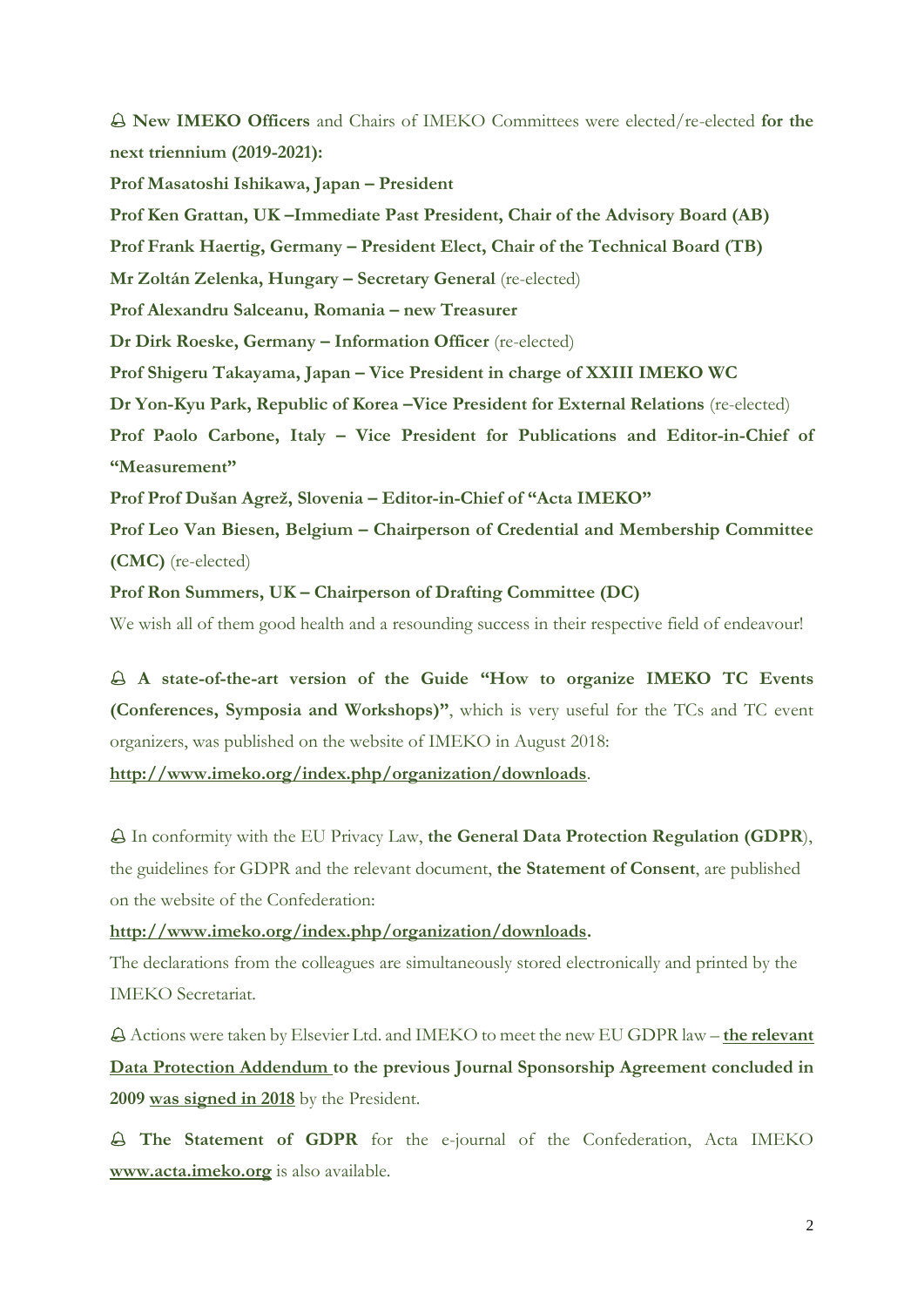**IMEKO XXII World Congress 2018 [\(www.imeko2018.org\)](http://www.imeko2018.org/)** was held **in Belfast, Northern Ireland, UK, from September 3 – 6 2018** and it very successfully came to an end in September 2018 **with 581 participants** from different countries, with several events. It had **five plenary sessions** with invited notable key-note speakers including **two Nobel Prize Laureates, Prof William D Phillips (Physics 1997) and Prof Klaus von Klitzing (Physics 1985**) as well as other great scientists as **the Representative of our US Member Organization was Dr James K Olthoff**, **the Director of the Physical Measurement Laboratory (U.S. NIST)**. The Congress also had **465 presentations** as well as a huge number of TC Sessions and Board Meetings and exciting technical programs and social events. **A big exhibition area with 21 significant UK industries** showing their scientific achievements was also visited by the attendees **in the congress venue, the Belfast Waterfront Conference & Exhibition Centre.**

We express many thanks to the effective and great work done by **the Institute of Measurement & Control (Inst MC), the host UK Member Organization of IMEKO and UK's National Metrology Institute, the National Physical Laboratory (NPL)**, supported by an enthusiastic and committed Congress Organizing Team from a professional service provider - **MCI UK.**



 **The IOPP JPCS IMEKO edition {Publications for IMEKO XXII World Congress (WC) 2018}** is now live and published online. **The WC Conference Volume link** can be accessed at **[http://iopscience.iop.org/volume/1742-6596/1065.](https://emea01.safelinks.protection.outlook.com/?url=http%3A%2F%2Fiopscience.iop.org%2Fvolume%2F1742-6596%2F1065&data=02%7C01%7C%7C6275c03db58547e5dba208d64979e602%7Cac144e41800148f09e1c170716ed06b6%7C0%7C1%7C636777185245164211&sdata=Zsc0R3FHF1VmHjmImiyGbYAye9%2BzRzc8NRnpBhzraqY%3D&reserved=0)**

 **The publication policy of IMEKO** aims to disseminate the best scientific output of our Technical Committees' events and Congresses with indexing of all our publications in SCOPUS and other science citation databases to increase the high-quality standards of their papers and the reputation of the Confederation through **the Journal MEASUREMENT** and **the e-Journal Acta IMEKO.**

As for both MEASUREMENT and Acta IMEKO, the Editorial (Publication) Boards (EPB) were revamped starting from the year 2018.

For the EPB membership of Acta IMEKO, all TC Chairpersons are invited to join in stabilizing the process of publishing proceedings in the e-journal which is an open access one with reviewing papers.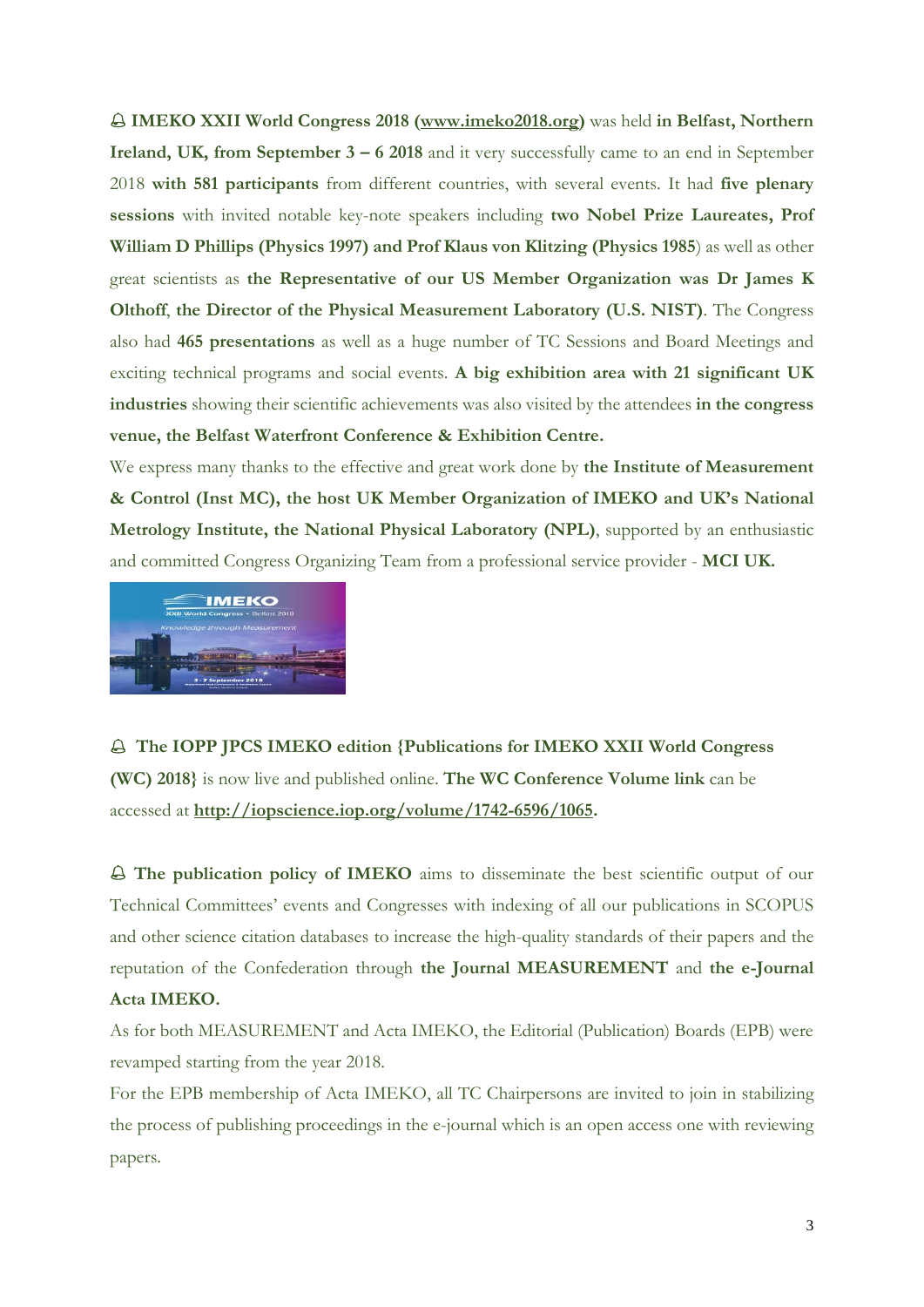**Four issues of Acta IMEKO** are expected to be published **in 2018** (**the last one, 2018 Vol. 7.4 will be published in December).**



 **The IMEKO Distinguished Service Awards (DSA)** were awarded to **Prof Pasquale Daponte, former Chair of the Advisory Board, Immediate Past President,** and to **Prof Emeritus Christian Eugéne, former Representative of our Member Organization in Belgium, Belgian Measurement Confederation (BEMEKO) at the Closing Session of the IMEKO XXII WC.**

Our heartfelt congratulations to them!

 **The laureates of the György Striker Junior Paper Award (GYSJPA)** donated by the former founding Secretary-General of IMEKO, Prof György Striker and his wife, Barbara, were **Dr Bo Gao from the Chinese Academy of Sciences, Beijing, China**, for her **poster** entitled "Progress towards single pressure refractive index gas thermometry of He4 from 5K to 25K" as well as **Gisa Foyer and Holger Kahmann from the German PTB** for their **paper** entitled "A finite element analysis of effects on force lever systems under nacelle test bench conditions". This was announced **at the Gala Dinner preceding the Closing Session of the IMEKO XXII WC.**

Our heartfelt congratulations to them!

 **The next IMEKO XXIII World Congress 2021 [\(www.imeko2021.org\)](http://www.imeko2021.org/)** will be organized **in Yokohama, Japan, from August 30 to September 3 2021 to be hosted by the Society of Instrument and Control Engineers (SICE), the Japanese Member Organization of**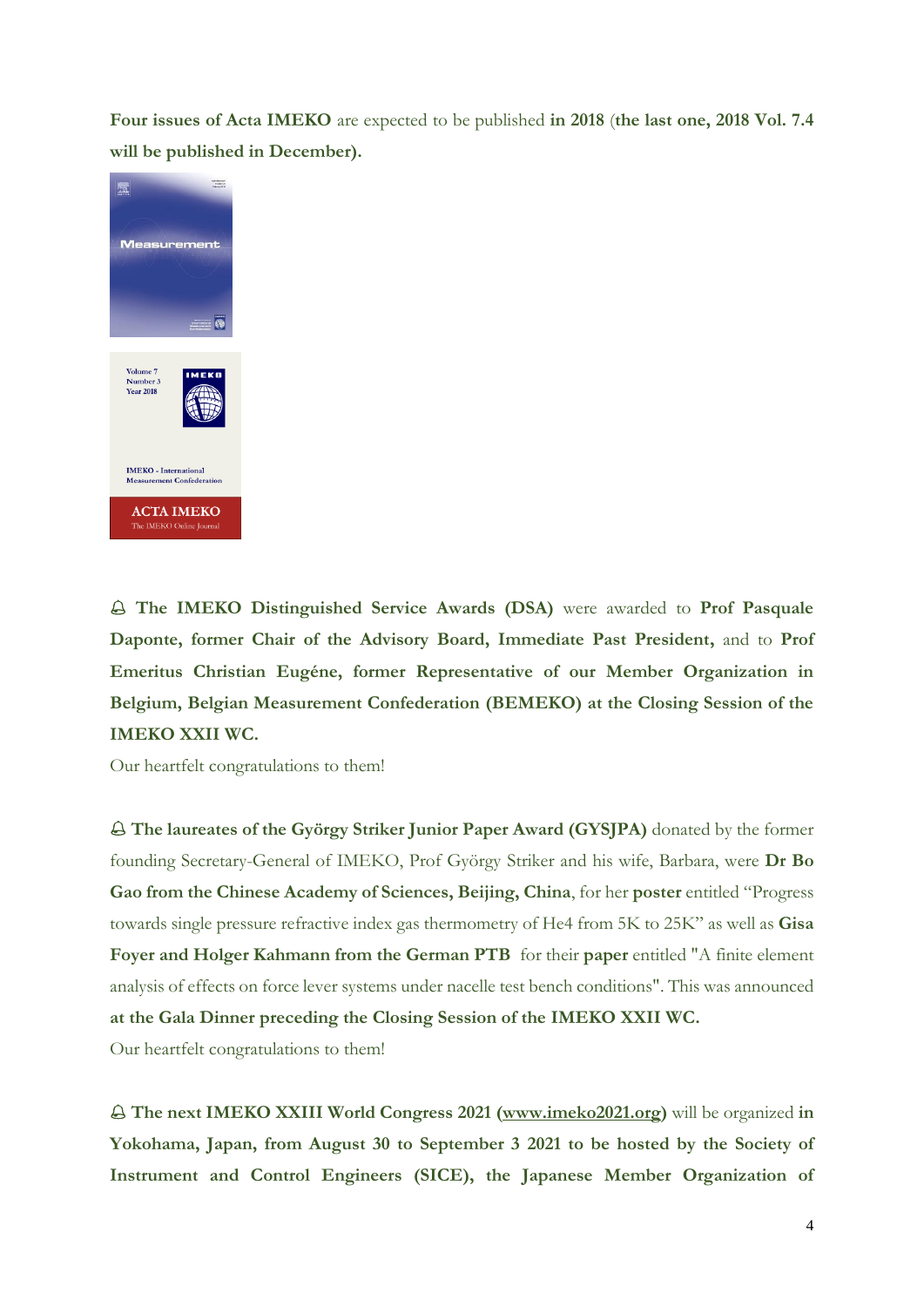**IMEKO.** Our Japanese colleagues will prepare this large-scale event with rich programs (Keynote Speech Lectures on Advanced Topics, Plenary Sessions and several Technical Sessions {Oral, Poster, Visual and Interactive}, Exhibition and Technical Visits to reputable institutions engaged in high-tech projects and great social events). They will be working in good cooperation with significant Japanese metrology organizations and associations and will receive support from other authorities as well. **The site of the venue, Pacifico Yokohama,** is one of the largest convention complexes in the world.



 In a landmark decision, **representatives from 54 of the BIPM's Member States came together and voted in Paris (Versailles) on November 16 2018 on the redefinition of the International System of Units (SI),** changing the world's definition of the kilogram, the ampere, the kelvin and the mole. **(These changes will come into force on May 20 2019.)**

The decision means that **all SI units will be defined in terms of constants** that describe the natural world. **This will assure the future stability of the SI** and open up opportunities for the use of new technologies, including quantum technologies, to implement the definitions. **The new definitions impact four of the seven base units of the SI: the kilogram, the ampere, the kelvin and the mole,** and all units derived from them, such as **the volt, ohm and joule**. The kilogram will be defined by the Planck constant (h); the ampere will be defined by the elementary electrical charge (e); the kelvin will be defined by the Boltzmann constant (k); and the mole will be defined by the Avogadro constant (NA). Although the size of these units will not change, the four redefined units will join the second, the metre and the candela to ensure that the set of SI base units will continue to be both stable and useful. The revised SI will maintain its relevance by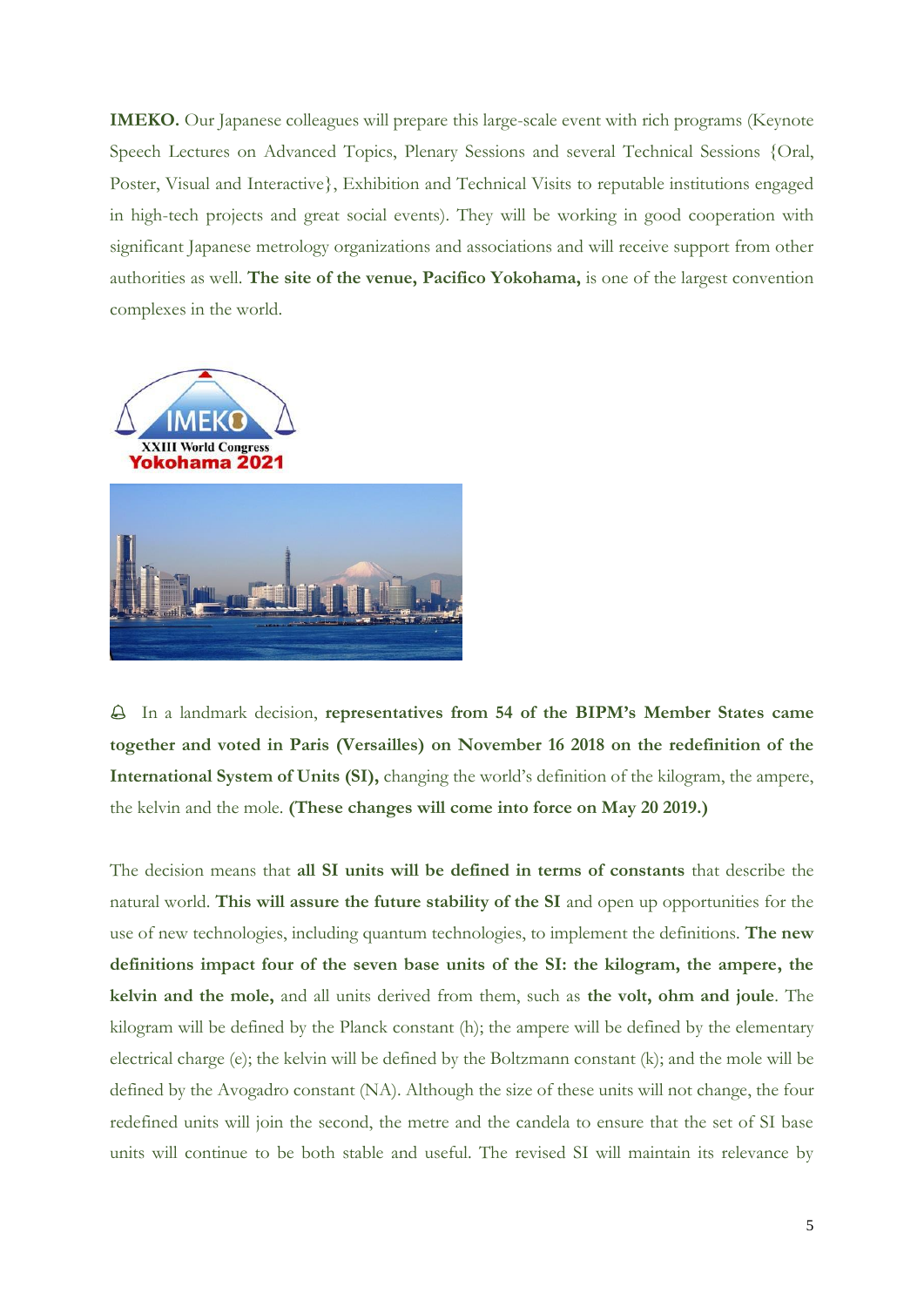facilitating technical innovations and will have wide-reaching impact on science, technology, trade, health and the environment, among many other sectors.





 **Special topic** "Sensor and Measuring Technology for Process Automation" **of the SENSOR+TEST 2019, the leading International Measurement Fair from June 25 to 27 2019 at the Nuremberg Exhibition Centre** will **again offer suppliers and users the opportunity to participate in the innovation dialog on new solutions and concepts in sensor and measuring technology in the industrial internet - based on the two most measured parameters, pressure and temperature, the diversity in process sensor and measuring technology has been the core of the SENSOR+TEST trade fair since its inception. <https://www.sensor-test.de/welcome-to-the-measurement-fair-sensor-test-2019>**



## **AMA Innovation Award 2019**

**On the occasion of SENSOR+TEST 2019, the AMA Innovation Award will be presented for the nineteenth time.**

This award, bestowed every year **by the AMA Verband für Sensorik und Messtechnik e.V.** 

**(AMA Association for Sensors and Measurement)**, is among the most coveted prizes in sensor and measuring technology.

The main criteria for the jury, comprising representatives of universities, research facilities and enterprises, is the degree of innovation and high usability.



**<https://www.ama-sensorik.de/en/science/ama-innovation-award/>**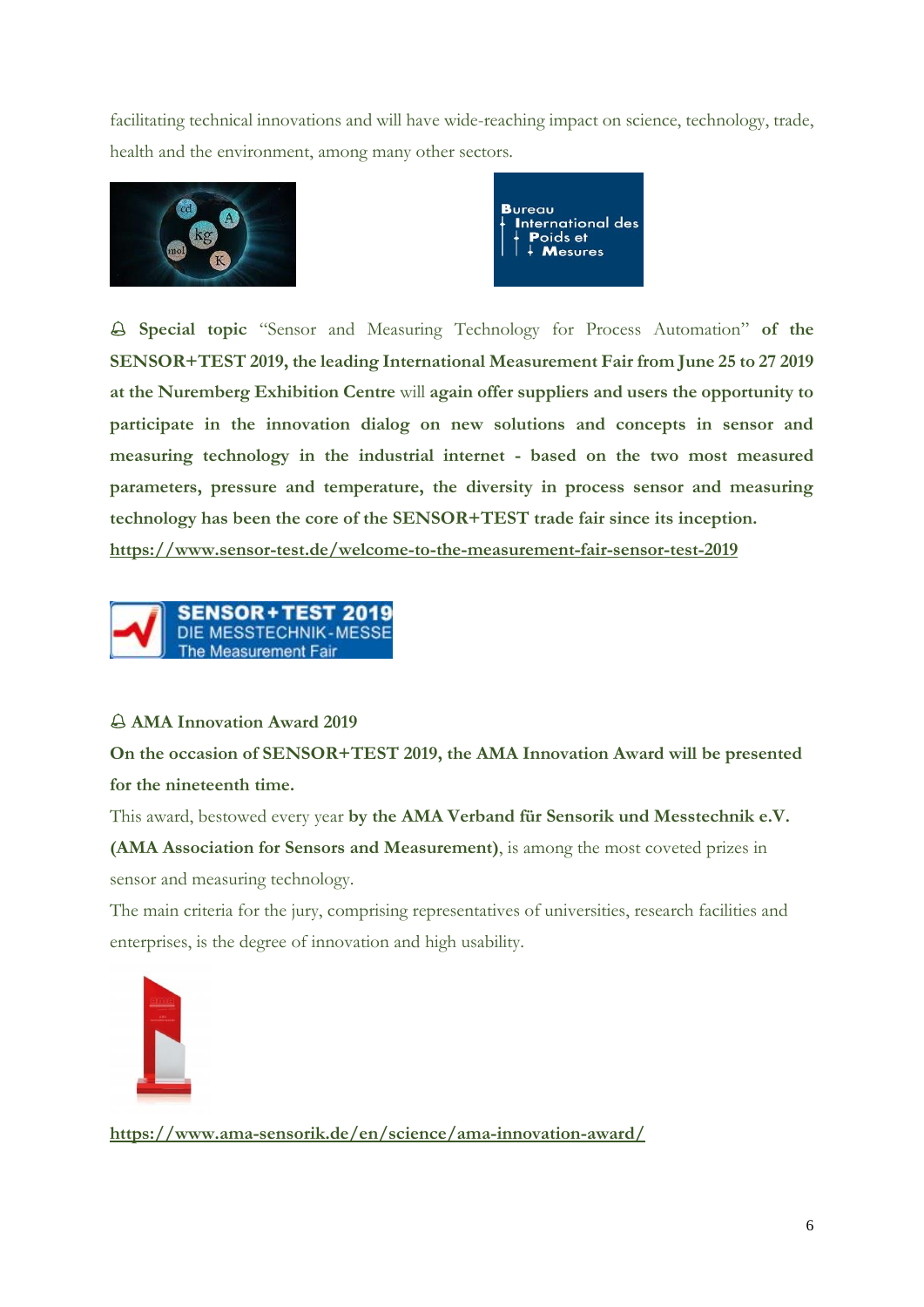$\triangle$  The site and the dates of the next IMEKO (annual) 62<sup>nd</sup> General Council (GC) Session **and the related (AB, TB and EB) Meetings:**

- ❖ **Advisory Board (AB) Meeting: Friday morning, September 5 2019 (Berlin, Germany)**
- ❖ **62nd GC Session merged with Technical Board (TB) and Editorial Board (EB) Meetings:**

**Friday afternoon, September 5 2019 and Saturday, September 6 2019 (Berlin, Germany)** 



# **Master Class on implementation of ISO/IEC 17025**

Second Master Class "From theory to practice" on finding cost-effective ways for the transition into **ISO/IEC 17025:2017** will take place **in Brussels (Conference Venue of the Free University of Brussels, Vrije Universitet Brussel - VUB) on December 5–7 2018** and will be jointly organized by Vrije Universitet Brussel, AiM Consulting Company and Croatian Metrology Society (Croatian Member Organization of IMEKO).

The focus of this three-day event (an interactive course with a problem-based learning approach) will be the practical application of the new standard.



Further information at EUROLAB website **<http://www.eurolab.org/>**